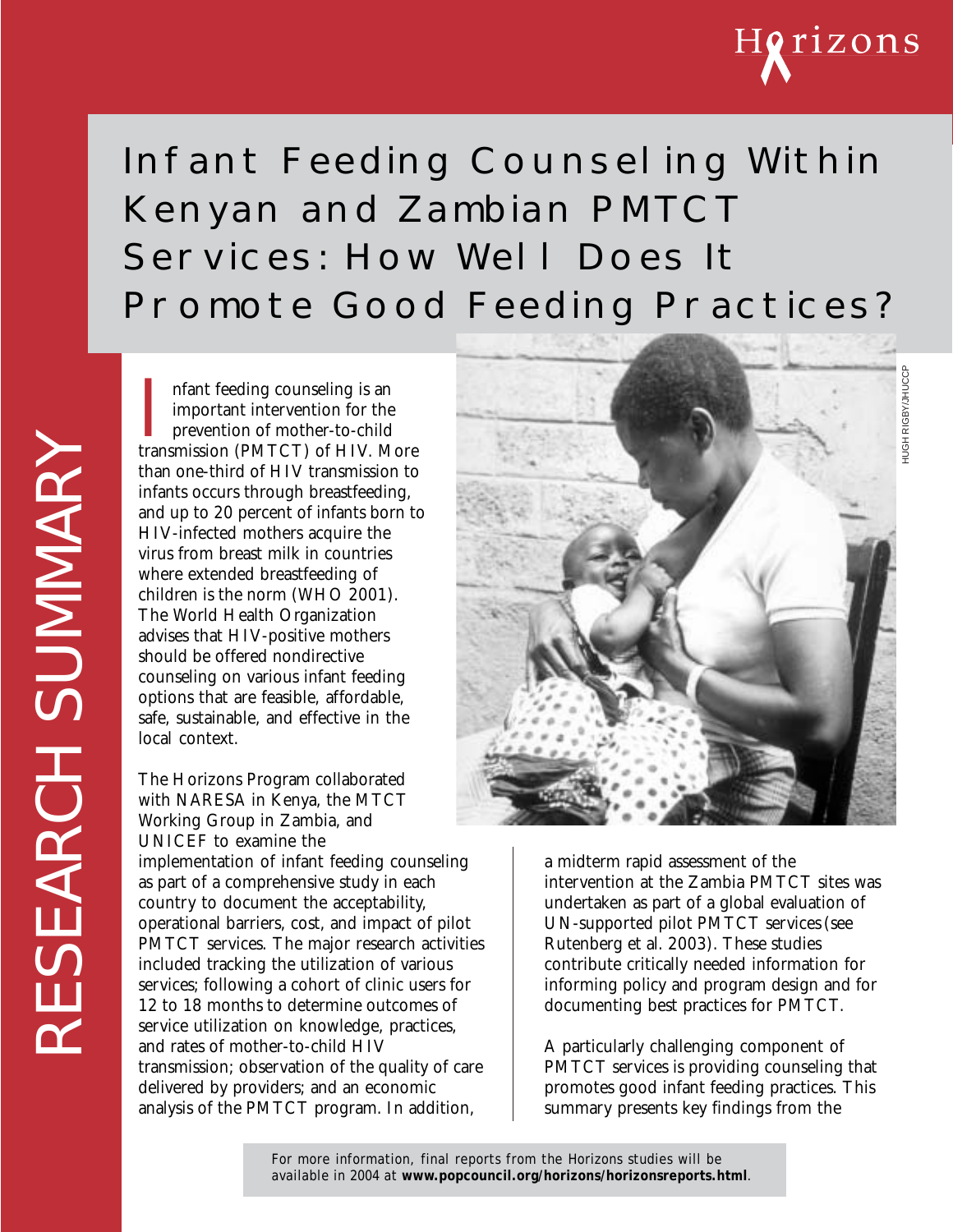Kenya and Zambia studies on the content of counseling, provider attitudes about infant feeding options, and the extent to which actual infant feeding practice by mothers is consistent with recommended practice.

#### **Methods**

Researchers looked at the infant feeding practices of mother and infant pairs who received newly

introduced PMTCT services at Chipata Clinic in Lusaka, Zambia, and Karatina and Homa Bay district hospitals in Kenya. Chipata Clinic serves a densely populated, poor, peri-urban settlement in Lusaka, where service statistics show that one out of four antenatal clients is HIV-positive. At Homa Bay District Hospital, which serves a very poor area in western Kenya, HIV prevalence among antenatal clients is about 33 percent, one of the highest in Kenya. In contrast, less than 10 percent of pregnant women seen at the District Hospital in Karatina, a town in the relatively prosperous central highlands about two hours north of Nairobi, are HIV-positive.

Midwife/counselors administered questionnaires to HIV-positive and HIV-negative women. In Zambia, 422, 374, and 322 women were interviewed, respectively, at one week, three months, and six months postpartum about their infant feeding practices. Women were interviewed at six weeks, three months, and six months postpartum in Kenya; 380, 313, and 286 women in Homa Bay and 588, 412, and 339 women in Karatina were interviewed, respectively, at the three points in time. A pre-intervention comparison group of 264 women in Lusaka, 329 in Homa Bay, and 328 in Karatina were interviewed at three months (Zambia) and six weeks (Kenya) postpartum.

Data from the rapid assessment of UN-supported PMTCT services in Zambia reveal providers' approach to and actual delivery of infant feeding counseling. Interviews were conducted at all six pilot sites with 35 clinical and counseling providers who conduct infant feeding counseling,

Horizons conducts global operations research to improve HIV/AIDS prevention, care, and support programs. Horizons is implemented by the Population Council in partnership with the International Center for Research on Women (ICRW), the Program for Appropriate Technology in Health (PATH), the International HIV/AIDS Alliance, Tulane University, Family Health International, and Johns Hopkins University.

and with 67 women who were either pregnant (> 20 weeks) gestation) or had an infant less than six months old and re-ceived infant feeding counseling on the day of the assessment. Study staff also observed 42 infant feeding counseling sessions and noted the content, using a checklist.

### **Key Findings**

#### Infant feeding counselors explore some but not all key issues with clients.

When speaking to an HIV-positive woman about infant feeding, PMTCT providers in Zambia reported their role as one of giving information, encouragement, and support, and helping women make a decision about an infant feeding option. This was observed to be the case in most counseling sessions. In slightly over half (26/42) of sessions observed, the providers adequately explored (and in 12 observations "somewhat" explored) the feasibility and acceptability of various feeding options. With one exception, every provider made suggestions rather than commands about infant feeding options. Most (87 percent) clients were married or living with a partner, and providers directly addressed partner involvement in infant feeding decisions in threequarters of the sessions.

But in the majority of sessions, counselors did not ascertain the clients' specific circumstances regarding household resources, which is necessary to help women consider their ability to implement various feeding choices. For example, while formula was discussed in 38 of the 42 sessions, in only 10 of the 42 sessions did providers inquire whether the mother had money to buy infant formula. Whether the client had access to adequate supplies of water and fuel was asked in only 6 of 42 sessions. Discussions about disclosing HIV status to partners were observed in only 7 of the 42 sessions, and in only 5 of the 42 was the client asked whether she had disclosed her HIV status to other family members or close friends.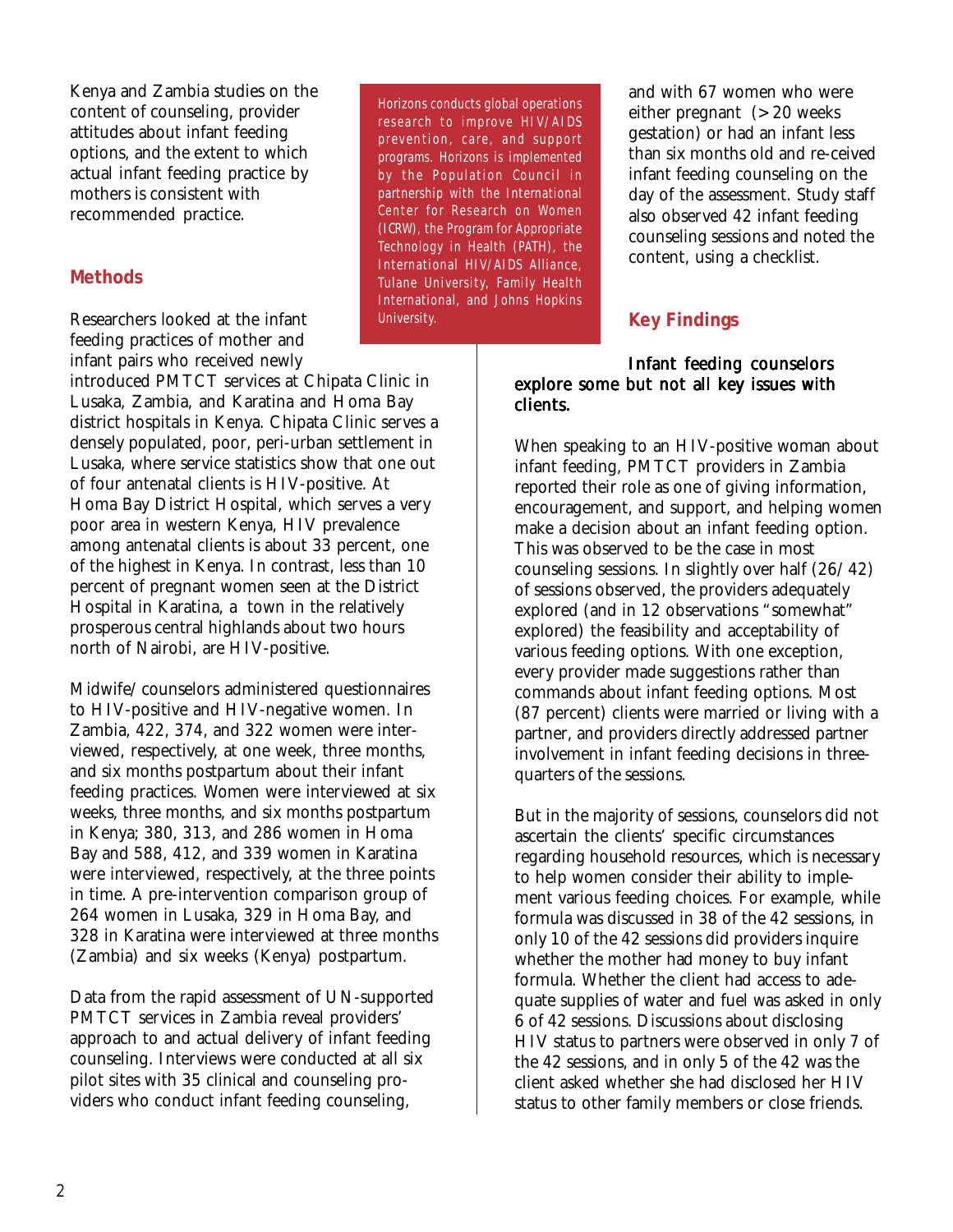#### **Infant Feeding Guidelines in Kenya and Zambia**

Local guidelines developed for PMTCT in Kenya and Zambia recommend that pregnant mothers be informed about the risks of mother-to-child transmission during infant feeding and that infant feeding options be discussed.

In Kenya, women who receive a negative HIV test result and women of unknown status are recommended to breastfeed their infant exclusively. Women who receive an HIV-positive test result are counseled about the risks of breast milk transmission of HIV and informed of three optimal choices: exclusive breastfeeding, replacement feeding with formula, and replacement feeding with modified cow's milk. HIVpositive women who choose to breastfeed are supported with appropriate information and skills counseling on good breastfeeding techniques to enable exclusive breastfeeding and to shorten the duration of breastfeeding. HIV-positive mothers who choose not to breastfeed receive education and support on how to prepare and give their infant the replacement feed, as well as six months supply of infant formula.

In the Zambian PMTCT program, HIV-negative women and those of unknown status are also encouraged to exclusively breastfeed for six months and continue breastfeeding up to 24 months. The program recommends three infant feeding options to HIV-positive women: (1) exclusive breastfeeding for six months with abrupt cessation, (2) exclusive breastfeeding for three to four months with abrupt cessation, and (3) exclusive formula feeding, with infant formula supplies and education in its preparation provided by the program to the mother.

#### Many counselors have biases about infant feeding choices for HIV-positive women.

Data from interviews with providers in Zambia reveal that most providers showed a bias toward infant formula as the preferred infant feeding method for HIV-positive women. For example, when asked, "What are your opinions about HIV-positive women who breastfeed?" five providers gave a positive opinion, 20 were negative (mostly about the risk of infecting the child through breast milk), and seven were neutral and said that it was the woman's choice (three voiced difficulties about the implementation of this choice rather than whether it is appropriate).

Similarly, in response to the question, "What are your opinions about HIVpositive women who do not breastfeed?" 28 providers had a positive opinion that the woman was doing the "right thing," one was negative, and six were neutral. Finally, in response to a question on whether they thought there was one best infant feeding method for HIV-positive women, 23 providers replied formula, one replied exclusive breastfeeding for six months, and 11 said there was no best method, because each had advantages and disadvantages. Providers' opinions about breastfeeding by HIV-positive women and the optimal choice of feeding method for their infants was unrelated to whether he/she had received training on infant feeding counseling.

#### Clients express satisfaction with counselors and feel they've been given choices.

Clients see the counselors as providing convincing, sound, and comforting information about what the optimal choice is and are helping women feel they have made a good decision (even if they have not made much of a decision but rather followed the counselor's lead). About half (33/67) of women interviewed felt that the infant feeding

counseling session had helped them decide how to feed their babies. Twenty-six of the respondents said they had chosen formula feeding, 24 had decided to breastfeed (with about half specifically mentioning exclusive breastfeeding), and five were undecided (the choices of 12 were unknown). Only 19/67 reported that they felt a particular option was being promoted. Instead most felt as this client did:

"[The counseling] did help me decide because I now know advantages and disadvantages [of the infant feeding options]."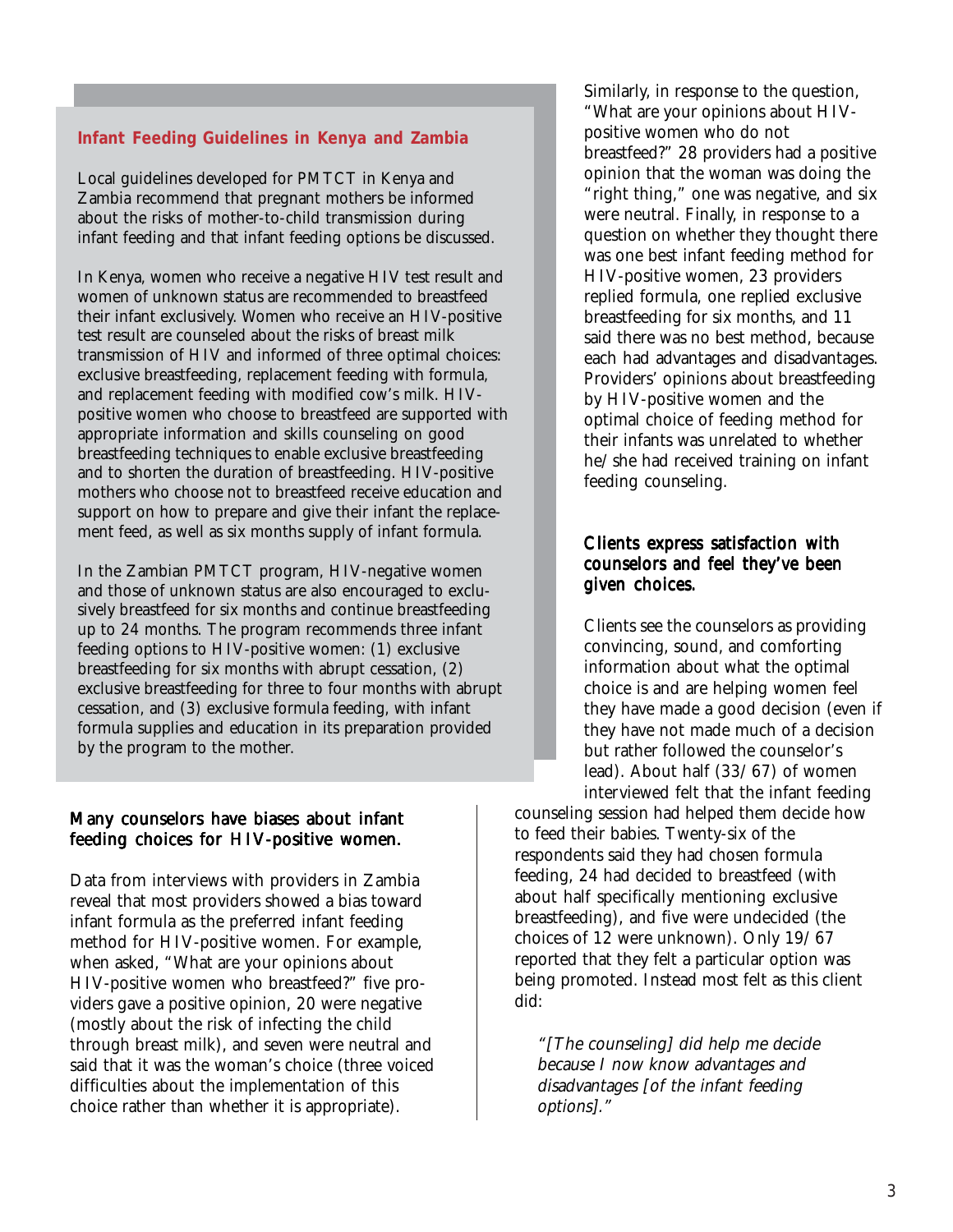#### PMTCT programs in study sites had mixed success in improving infant feeding practices.

PMTCT infant feeding guidelines recommend exclusive breastfeeding for mothers who are HIV-negative or do not know their HIV status the majority of women—and either replacement feeding or exclusive breastfeeding for HIVpositive mothers. Successful PMTCT programs should thus be able to show that increasing numbers of women are practicing exclusive breastfeeding, with a proportion of HIV-positive women using replacement feeding, and little use overall of the more dangerous practice of mixed feeding. The extent to which PMTCT programs have improved infant feeding practice were examined by comparing practices among women who used the MCH services before the introduction of PMTCT services (the comparison group) and women in the cohort studies who were exposed to PMTCT information and counseling. Infant feeding practice based on a 24-hour recall for mothers of three-month-old infants in Zambia and six-week-old infants in Kenya are shown in Table 1.

The results show that a slightly larger proportion of women who were exposed to PMTCT services reported using replacement feeding, which was expected because infant formula was offered to HIV-infected mothers. However, there is little

evidence of a shift from the undesirable practice of mixed feeding to the safer practice of exclusive breastfeeding; a large proportion—about onethird of women in Lusaka and 70 percent of women in the two sites in Kenya—continue to practice mixed feeding. In fact, there was a significant decline in exclusive breastfeeding at one site (Karatina) in Kenya.

In contrast, a study conducted in Ndola, Zambia, by Horizons and its partners<sup>1</sup> of the Ndola Demonstration Project (NDP) showed that intensive efforts to improve infant feeding counseling as part of PMTCT programs can help pregnant women make informed choices to protect their health and the health of their infants (see page 5).

#### HIV-negative mothers were somewhat more likely than HIV-positive women to exclusively breastfeed, although they also tended to start mixed feeding earlier.

High rates of exclusive breastfeeding of young babies were seen in Lusaka, where more than 90 percent of HIV-negative and 56 percent of HIVpositive women in the study exclusively breastfed in the first week postpartum (see Figure 1, page 6). However, by three months, only 56 percent of HIV-negative and 40 percent of HIV-positive

|                            | Lusaka                                               |                                                               | <b>Karatina</b>                                     |                                                     | <b>Homa Bay</b>                                     |                                                              |
|----------------------------|------------------------------------------------------|---------------------------------------------------------------|-----------------------------------------------------|-----------------------------------------------------|-----------------------------------------------------|--------------------------------------------------------------|
|                            | Comparison<br>3 months<br>$n = 264$<br>$\frac{0}{0}$ | <b>Intervention</b><br>3 months<br>$n = 374$<br>$\frac{0}{0}$ | Comparison<br>6 weeks<br>$n = 328$<br>$\frac{0}{0}$ | <b>Intervention</b><br>6 weeks<br>$n = 588$<br>$\%$ | Comparison<br>6 weeks<br>$n = 329$<br>$\frac{0}{0}$ | <b>Intervention</b><br>6 weeks<br>$n = 380$<br>$\frac{0}{0}$ |
| Exclusive<br>breastfeeding | 59.8                                                 | 53.4                                                          | 34.1                                                | 27.0                                                | 21.7                                                | 25.8                                                         |
| Mixed feeding              | 38.4                                                 | 36.8                                                          | 65.6                                                | 68.5                                                | 76.5                                                | 70.3                                                         |
| Replacement<br>feeding     | 2.4                                                  | 9.8                                                           | 0.3                                                 | 4.4                                                 | 1.9                                                 | 4.0                                                          |
| Total                      | 100.0                                                | 100.0                                                         | 100.0                                               | 100.0                                               | 100.0                                               | 100.0                                                        |

#### **Table 1 Comparison of feeding practiced in 24 hours before interview between women of all HIV status in baseline and in intervention group, by selected age of infant and site**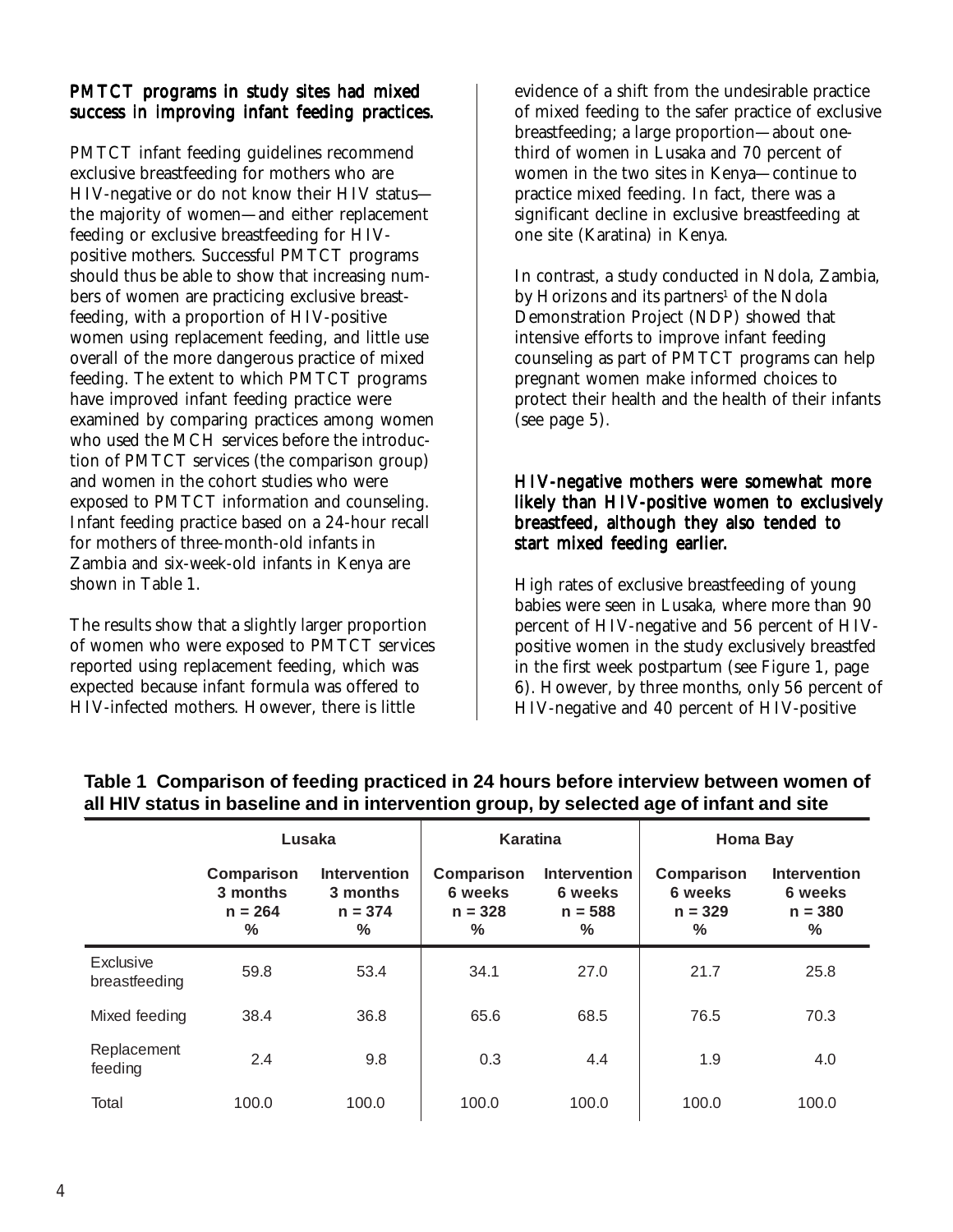#### **HIV and Infant Feeding Intervention Strengthens Exclusive Breastfeeding Rates**

In May 2000, a package of PMTCT services was introduced into routine antenatal and postnatal consultations at six MCH clinics in Ndola, Zambia, with a particular focus on infant feeding guidance and VCT. (No antiretrovirals were available at this time.) All pregnant women and mothers attending routine clinic consultations received context-specific infant feeding information based on local assessments. A counselor guided each woman through the choices, encouraging her to evaluate the relative risks and benefits of each feeding option. A Horizons-led research team measured changes in knowledge, attitudes, and practices about infant feeding and other topics among samples of pregnant women and mothers of young children.

By the end of the study period, more women became aware that HIV can be transmitted during breastfeeding, and most knew that they could reduce the risk through early weaning or replacement feeding. Yet, contrary to concerns that discussing HIV risk might erode good breastfeeding practice, most women reported following program guidelines in choosing to exclusively breastfeed, even though more than 85 percent had not been tested. Following the intervention, the percentage of mothers of unknown HIV status with infants six months old or younger reporting that they were exclusively breastfeeding rose from 57 percent to 70 percent, and fewer mothers reported mixed feeding. More than 70 percent of health workers interviewed said that they felt technically competent to provide infant feeding counseling, and observations confirmed that they were increasingly integrating infant feeding counseling into ANC/MCH sessions.

The study showed that the program's conscientious reinforcement of a long history of breastfeeding promotion in Ndola, including community-based education and mobilization, helped to increase exclusive breastfeeding rates even further. Another important factor was the intensive and ongoing training of clinic- and community-based health workers, combined with information provided to mothers about PMTCT and infant feeding.

Source: Kalibala, S. et al. 2003. Empowering Communities to Respond to HIV/AIDS: Ndola Demonstration Project on Maternal and Child Health: Operations Research Final Report. Population Council: Washington, DC. http://www.popcouncil.org/pdfs/horizons/ndolafnl.pdf

women were exclusively breastfeeding, and by six months few children of either HIV-negative or HIV-positive mothers were still being exclusively breastfed.

Most infants at three and six months of age in Lusaka were given mixed feeding: both breast milk and other foods. HIV-negative women were more likely than HIV-positive women to mix breastfeeding and other feeds, with four out of ten HIV-negative women giving mixed feeding by the third month of life and nearly 90 percent by six months (see Figure 2, page 6). Onequarter of HIV-positive women were practicing

mixed feeding at three months and just over half at six months.

Exclusive breastfeeding rates were lower in Kenya, where slightly more than one-quarter of HIV-negative and 15 to 25 percent of HIVpositive women were exclusively breastfeeding their infants at six weeks of age (see Table 2). Mixed feeding was quite common in Homa Bay, with 71 and 64 percent of HIV-negative and HIV-positive women, respectively, practicing mixed feeding for six-week-old infants. The lowest use of mixed feeding for young infants was among HIV-positive women in Karatina. The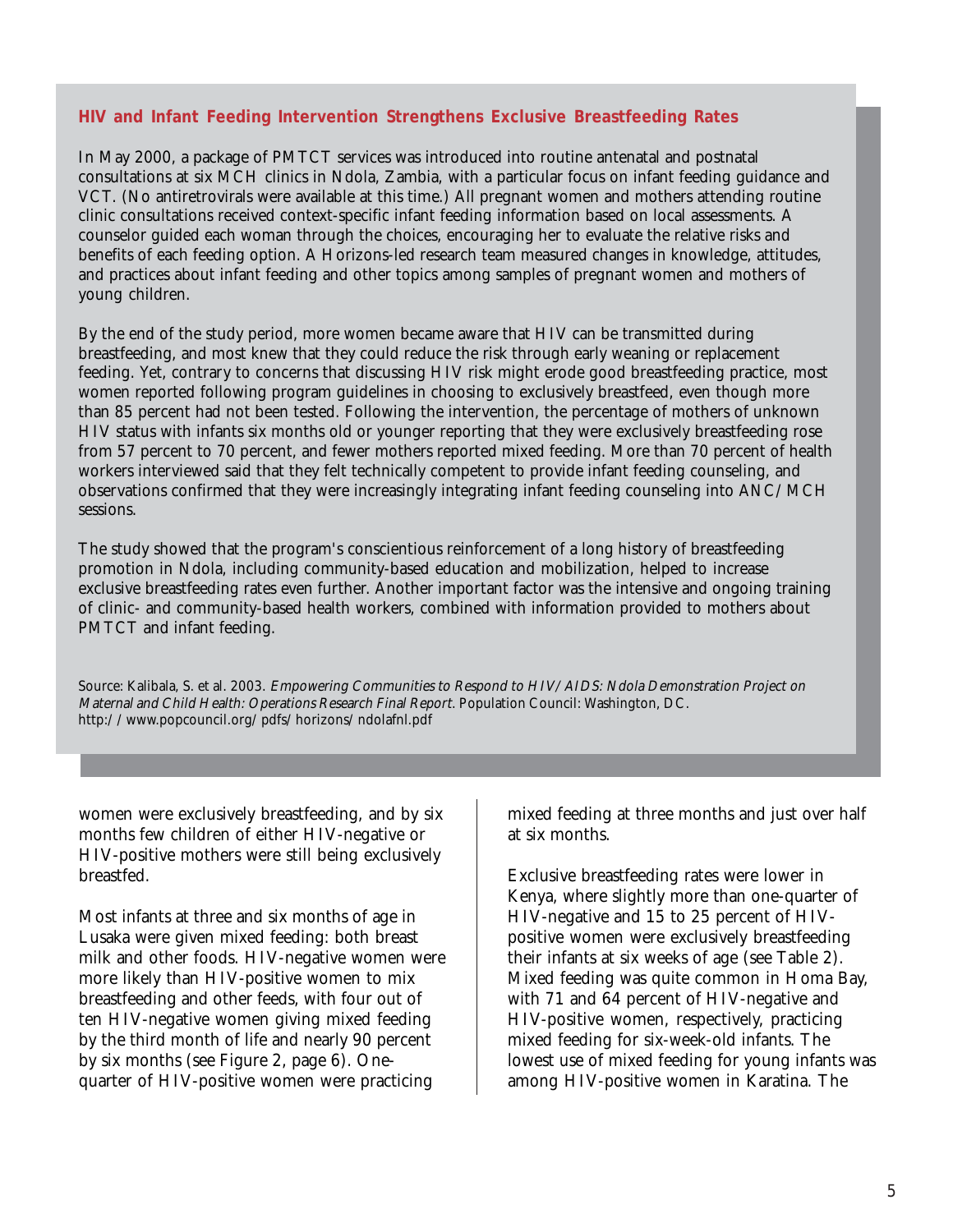

#### **Figure 1 Percent exclusively breastfeeding, by maternal HIV status and age of infant, Lusaka, Zambia**

Note: Based on 24-hour recall

most common feeding practice of HIV-positive women in this site was the use of local foods to completely replace breast milk. Most HIVnegative mothers in Kenya ceased exclusive breastfeeding when their infants were between the ages of three and six months and offered a mix of breast milk and other foods. HIV-positive mothers in Karatina also stopped exclusive breastfeeding at this age but were likely to wean their infants, while most HIVpositive mothers in Homa Bay had stopped exclusive breastfeeding before their children reached three months of age but continued to offer breast milk along with other foods.

#### A minority of HIV-positive women chose formula feeding.

At the three study sites, HIV-positive women in Lusaka and Karatina used formula more often. The highest use of formula was among HIV-positive women in Lusaka, where 17 percent reported exclusively formula feeding their infants at one week postpartum and 11 percent at three months postpartum. Comparable levels were

found in Karatina, with 9 percent reporting exclusively formula feeding their infants at six weeks postpartum and 13 percent at three months postpartum.

Formula was least common in Homa Bay, the most impoverished and most HIVaffected of the three sites, with only 3 and 6 percent of HIV-positive women reporting exclusively using infant formula at the sixweek and three-month postpartum visits, respectively.

#### Many HIV-positive women did not follow the PMTCT program's recommendation to wean early.

Though program guidelines recommend a shortened duration of four to six months of breastfeeding for HIV-positive women, a significant number of HIV-positive women at all sites continued to breastfeed their infants at six months of age (see Figure 2 and Table 2). More than half of the infants of HIV-positive women in Lusaka and nearly 80 percent of the infants of HIV-positive women in Homa Bay were still receiving breast milk at six months of age. The figure was lower in Karatina, where more than 60

#### **Figure 2 Percent practicing mixed feeding, by maternal HIV status and age of infant, Lusaka, Zambia**



Note: Based on 24-hour recall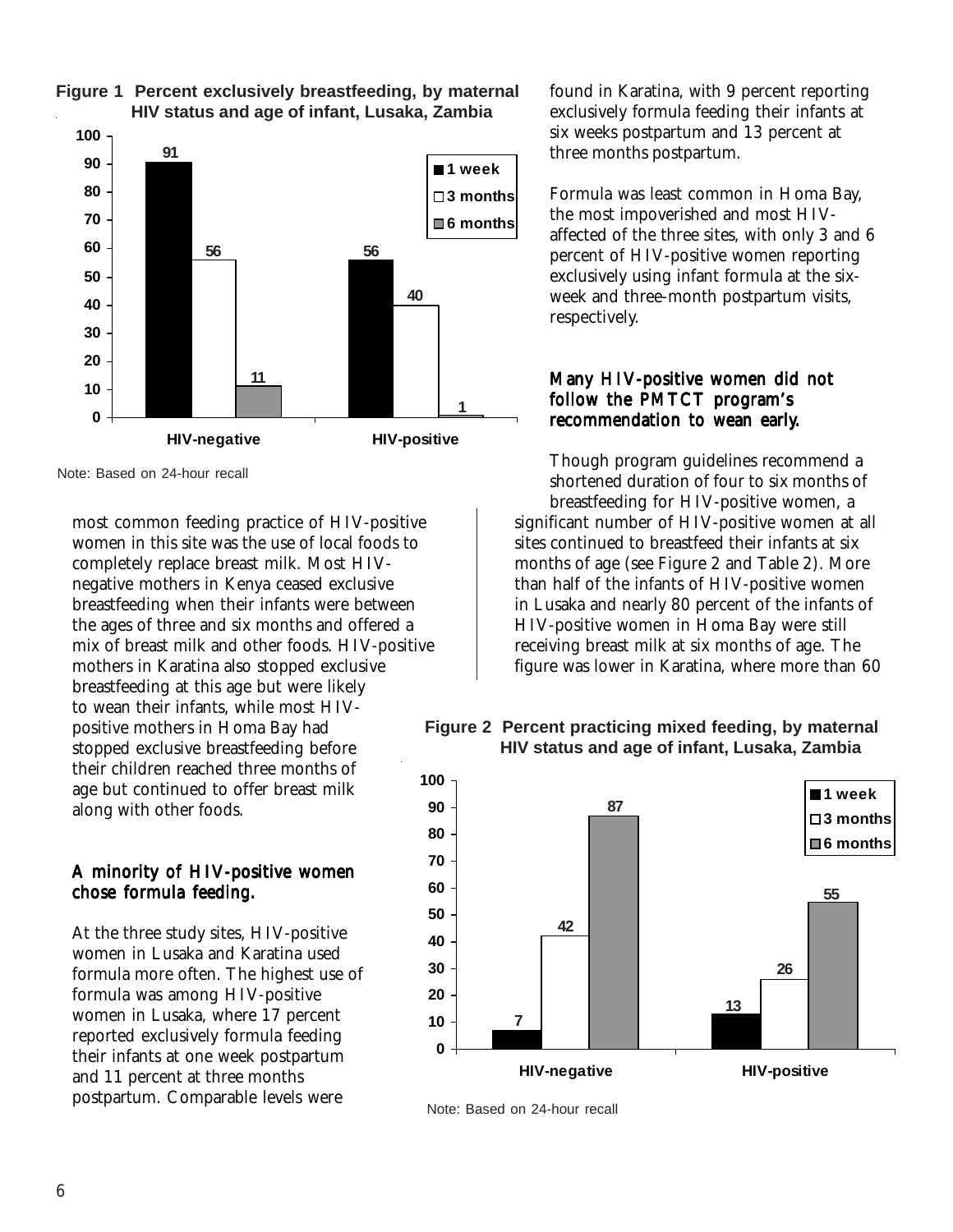percent of infants had been weaned by the age of six months but where a substantial minority was still receiving breast milk.

#### There is no evidence of "spillover" of the practice of replacement feeding to women of unknown HIV status.

Some observers have expressed concern that PMTCT programs that discuss replacement feeding for HIV-positive mothers may inadvertently cause other mothers who do not know their HIV status to avoid breastfeeding. This evaluation found little evidence of this "spillover" effect. In Kenya, less than 2 percent of women of unknown status in both Karatina and Homa Bay report exclusive use of infant formula or other replacement feeds (see Table 2). This is similar to the very low proportion (less than 1 percent) of HIV-negative women at both

sites who use replacement feeds. Thus, women of unknown HIV status living in areas with a PMTCT program are not disproportionately using replacement feeds.

#### **Recommendations**

Infant feeding continues to be a particularly challenging component of PMTCT programs. In such settings as Kenya and Zambia, where half of all women breastfeed their children for 18 months and longer, a significant proportion of HIV transmission—up to 40 percent—can occur through breastfeeding. Clearly, PMTCT programs need to intensify their efforts to provide mothers with infant feeding counseling and support.

The results of these operations research and evaluation studies suggest several actions

|                                                     |             | <b>Karatina</b> |                  |                  | <b>Homa Bay</b> |                |
|-----------------------------------------------------|-------------|-----------------|------------------|------------------|-----------------|----------------|
|                                                     | HIV-        | $HIV+$          | <b>Unknown</b>   | HIV-             | $HIV+$          | <b>Unknown</b> |
| <b>Exclusive</b><br>breastfeeding                   |             |                 |                  |                  |                 |                |
| 6 weeks                                             | 28.6        | 14.9            | 23.6             | 28.1             | 22.3            | 24.5           |
| 3 months                                            | 23.9        | 12.9            | 18.1             | 21.4             | 9.7             | 14.7           |
| 6 months                                            | 4.6         | 2.7             | 6.2              | 5.5              | 4.8             | 0.0            |
| <b>Mixed feeding</b>                                |             |                 |                  |                  |                 |                |
| 6 weeks                                             | 70.9        | 34.0            | 73.7             | 71.4             | 63.8            | 74.5           |
| 3 months                                            | 75.7        | 25.8            | 80.6             | 78.6             | 69.4            | 85.3           |
| 6 months                                            | 94.5        | 35.1            | 92.3             | 93.9             | 74.2            | 98.3           |
| <b>Exclusive formula</b><br>feeding                 |             |                 |                  |                  |                 |                |
| 6 weeks                                             | $\mathbf 0$ | 8.5             | $\mathbf 0$      | $\mathbf 0$      | 3.2             | $\mathbf 0$    |
| 3 months                                            | $\mathbf 0$ | 12.9            | $\mathbf 0$      | $\mathbf 0$      | 5.6             | 0              |
| 6 months                                            | $\mathbf 0$ | 2.7             | $\boldsymbol{0}$ | $\boldsymbol{0}$ | 0.0             | 0              |
| Complementary<br>feeding only<br>(no breastfeeding) |             |                 |                  |                  |                 |                |
| 6 weeks                                             | 0.5         | 42.6            | 0.0              | 0.5              | 10.6            | 1.1            |
| 3 months                                            | 0.3         | 48.4            | 0.0              | 0.0              | 15.3            | 0.0            |
| 6 months                                            | 0.8         | 59.5            | 1.5              | 0.6              | 21.0            | 1.7            |

#### **Table 2 Feeding practiced in 24 hours before interview for selected ages of infant, by maternal HIV status at Kenyan PMTCT sites**